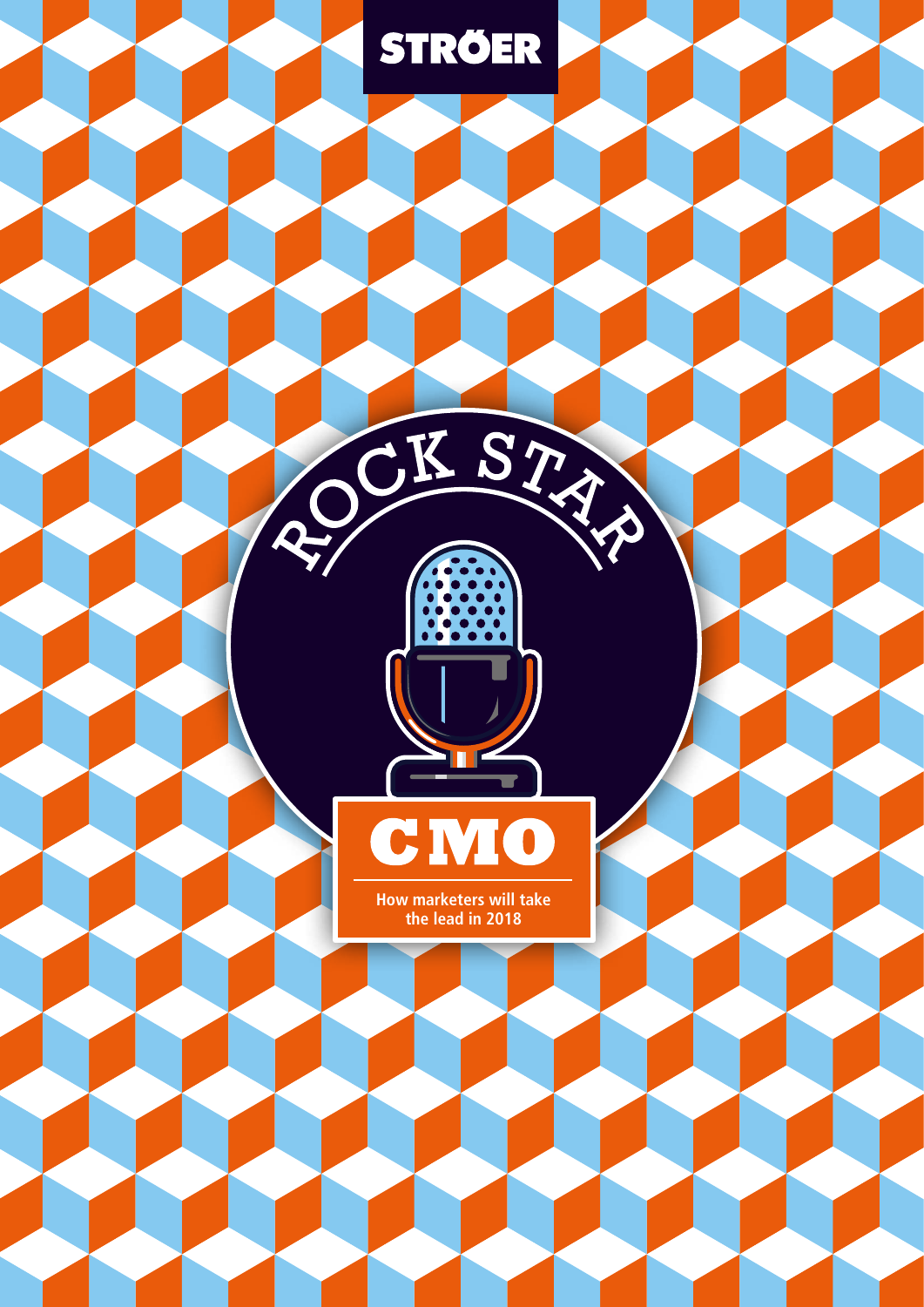# **THE CMO SETS THE TONE**

It is the new industry buzzword: blockchain, as it is called, is one of the technologies that is set to have one of the longest-lasting impacts on marketing. How? Most marketers currently have no answer to this question. At least, this was the impression during one episode of the "Scale17" marketing conference in autumn of last year. In response to the moderator's question of whether they were aware of blockchain, almost all of the audience members raised a hand. But in response to the follow-up question of who in the audience believed that they understood the technology, not even a dozen hands went up.

This is reason to sit up and take notice. Because, ultimately, the roughly 500 participants at the conference – seasoned marketers and CMOs – were supposed to be some of the best informed people in the industry in terms of new technologies! However, this latent lack of blockchain knowledge is just the tip of the iceberg. Artificial intelligence, virtual reality, the internet of things and big data are just some of the other keywords that are causing both great euphoria and confusion in marketing departments. The CMOs of today are being veritably bowled over by new technologies. These are technologies that will help them to understand the behaviour of increasingly unpredictable consumers who are not following the well-worn patterns of consumer behaviour or brand loyalties that marketers are trained to understand.

#### **There is no longer a comprehensive media plan**

The fact is that classic advertising and influencing are becoming increasingly difficult. The magazine or newspaper advertisement that is apparently only seen by five to ten readers will not generate reliable sales. Television advertising's indiscriminate approach is capturing the attention of fewer and fewer viewers. There is no longer a comprehensive media plan for precisely defined target groups, nor will a single key channel or the famous last click lead to the desired results.

The sheer immensity of the number of products available, the fractured media landscape and the diversity of potential shopping channels are having a massive impact on user and consumer behaviour and hence, of course, on the role of the CMO as well.

#### **Only 10% of CMOs pull the strings**

But only very few CMOs feel well prepared to face these challenges. Only 6% of German CEOs and CMOs believe that their companies are doing enough to train and prepare future CMOs. This was one of the results of the CMO Study 2017 carried out by Facit Research in collaboration with Serviceplan Consulting. Only 10% said that the CMO was at the heart of the measures needed for a successful transformation, although 65% of those surveyed saw this as the CMO's clear responsibility. The knowledge that has been accumulated about digitalisation and technology is still in the minds and on the computers of external service providers. Agencies, technology companies, Facebook, Google – they are all at the ready to provide the answers to brand and marketing questions. This is not always to the benefit of the companies and, in times of increasingly strict data protection – such as in the ePrivacy Regulation – is unacceptable in any case.

There is a clear, increasing need for marketing and media to be managed in-house. Companies finally have to implement the long-heralded collaboration between the different disciplines – a collaboration that will overcome any vanities with one joint goal: to develop forward-thinking solutions. CMOs have clear ideas about how they can regain control of marketing as a whole. So far, they have only been audience members at the concert being put on by agencies, technology providers and marketers, but they are now set to become rock stars and bandleaders. They will set the tone and everybody else will follow them.

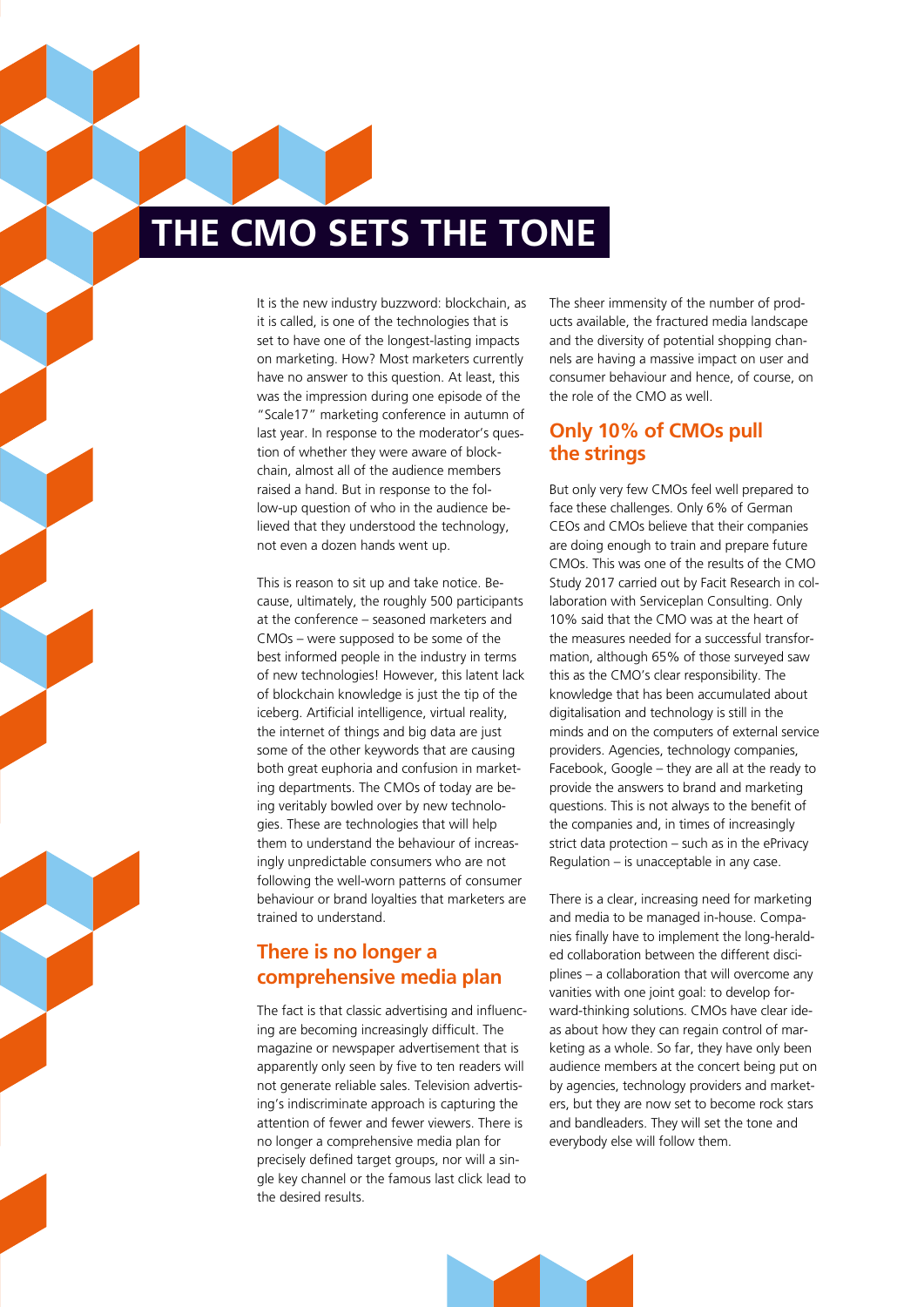# **CONSUMER ON THE MOVE**

Where is my customer?

### **Customer journey versus media plan**

The golden age of television seems to have passed: in September 2017, gross advertising investments plunged into negative territory for the first time – only by 0.2%, but because Nielsen does not take discounts into account in its statistics, the leaks in the advertising coffers of television marketers are actually much bigger. This slump seems inevitable. For years, there has been a decline in the net reach of television stations due to the fragmentation of television. And there are fewer and fewer viewers watching their favourite shows around the fire at home, as they are increasingly watching them online on digital mobile devices whenever they want.

Daily newspapers and magazines reveal a similar picture. Circulation and reach figures for most publications are continuously declining. The result: advertisers have to invest more and more money into media to sufficiently reach their target groups. But they do not seem daunted: with EUR 4.6 billion in net advertising spending, television had an advertising share of 22.7% in 2017 according to the latest Zenith forecast, and daily papers were not as doomed as people like to say they are, with EUR 4.4 billion and a share of 21.5%.

## **Always on, but often on the move**

However, this does not reflect the reality of the customer journey, simply because consumers certainly do not spend nearly half their time watching television or reading the newspaper. Humans are becoming more mobile and are changing channels and mobile devices at will. They are looking at products on their smartphones, comparing the results they save on their tablets in the evenings and, finally, buying products the next day on their desktops or in brick-and-mortar shops. But it is not just the number of shopping channels and different media that is growing; the range of products available has gone through the roof as well. The product the customer bought yesterday might no longer be interesting tomorrow. Brand loyalty is on the decline. Always-on consumers have a





myriad of opportunities to compare, and they choose whatever they see at the right moment.

This is why the classic media plan for a target group between 14 and 49 years of age and a household income of over EUR 2500 is long gone. But it is still being practised in many German marketing departments. However, communications strategies that take it as their starting point are doomed to fail. Following the customer journey in real time and addressing consumers on the move are becoming the most important elements of customer retention and sales success. The crucial question for CMOs is: at which touchpoints are we reaching consumers and how can we provide them with the perfect message right at that point? Sophisticated media and content marketing strategies are more important than ever before.

There has long been an awareness of the problem, but marketers still lack the resources to deal with it: in the CMO survey carried out by Serviceplan, only 23% of marketing executives confirmed that the opportunities to establish more valuable customer relationships currently being presented by the digital transformation were being fully exploited. The more complex the customer interactions are, the more touchpoints there are, which makes the role that technology has to play all the more crucial. In future, marketing departments will have to assume the task of monitoring the entire customer life cycle. Expertise and technologies however, currently seem to be the Achilles hell of CMOs.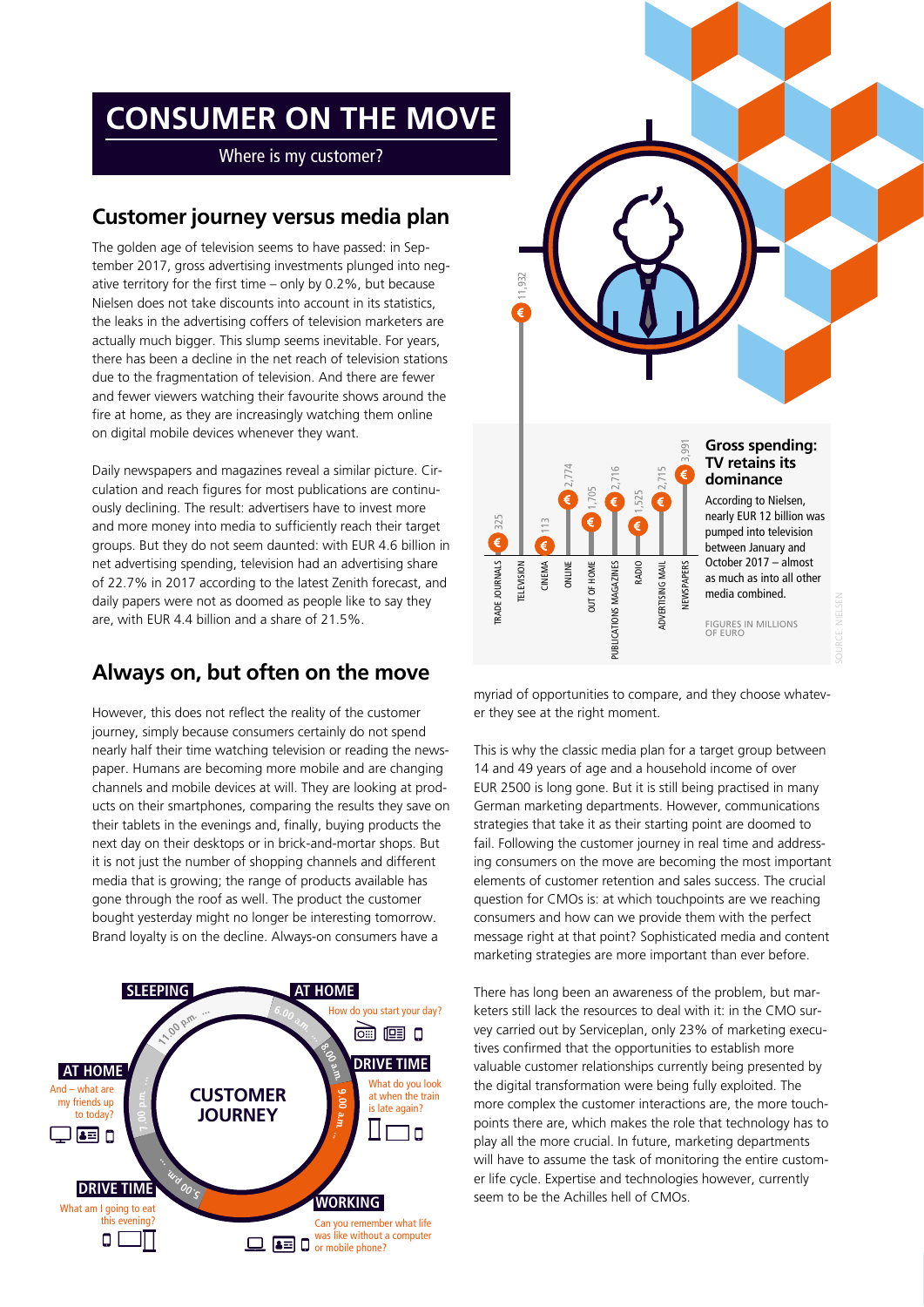

## **AI is now indispensable**

In 2029, machines control the world. Humans have to bend the knee to artificial intelligence (AI) that is millions of times smarter than they are. We are familiar with scenarios like this from sci-fi films like Terminator, but this is a future that will probably never come to pass. On the contrary, it is machines that serve human beings – and they do us good. Artificial intelligence can provide invaluable support, especially in marketing. The best example of this is OTTO: a self-developed algorithm reduces the multitude of product reviews to customer-friendly snippets. Users only read the aspects of the review that are actually relevant to them. One of the technologies behind this feature is artificial intelligence. An algorithm automatically recognises which are the most important aspects of the review and identifies the tonality. The online shopper can then filter reviews by key topics that are important to them such as "price" or "sustainability".

## **In real time and on the basis of data alone**

This is just one example of how AI can simplify the work done by marketers. Soon, everyday company life will be unthinkable without intelligent algorithms and machine learning. Seven out of ten marketing executives are currently working with AI technologies or are making plans to do so. According to KRC Research, around 55% are convinced that artificial intelligence will have a more significant impact on the marketing industry than social media did. Why? Because it is making



63%

**of consumers think that brand loyalty depends on the brand experience**



life easier for marketers, which is easy to see. Artificial intelligence is allowing marketers to gain better insights into their customers. Algorithms are giving digital brains the ability to filter out, aggregate and analyse relevant data. In this way, AI is generating a knowledge base that continues to grow, improving the accuracy of predictions – and, with it, the added value for the customer as well.

While the EU attempts to protect consumer data from any kind of access by companies with the ePrivacy Regulation, consumers have long since grown accustomed to taking advantage of the convenience that comes with data analysis. Personalised websites, product recommendations, logical, coordinated storytelling across all of the available channels, cross-channel integration during buying decisions – these are all elements that the customer appreciates and that influence the customer experience and brand loyalty. This was shown by the Adobe study "Reinventing Loyalty", according to which almost two thirds of German consumers (65%) primarily stay true to brands that specifically customise the customer experience to meet their preferences and needs. For 63% of local consumers, brand loyalty depends not least on how consistently the brand experience plays out across all channels.

In terms of sophisticated media and content marketing strategy, there is no longer any way around meeting the customer interactively in real time on a range of different channels. Tech and big data are helping marketers to manage these complex interdependencies. In the new era of digitalised customer focus, they are essential to the work done by CMOs, who will not be able to master the flood of data that they require to do their work without technological support.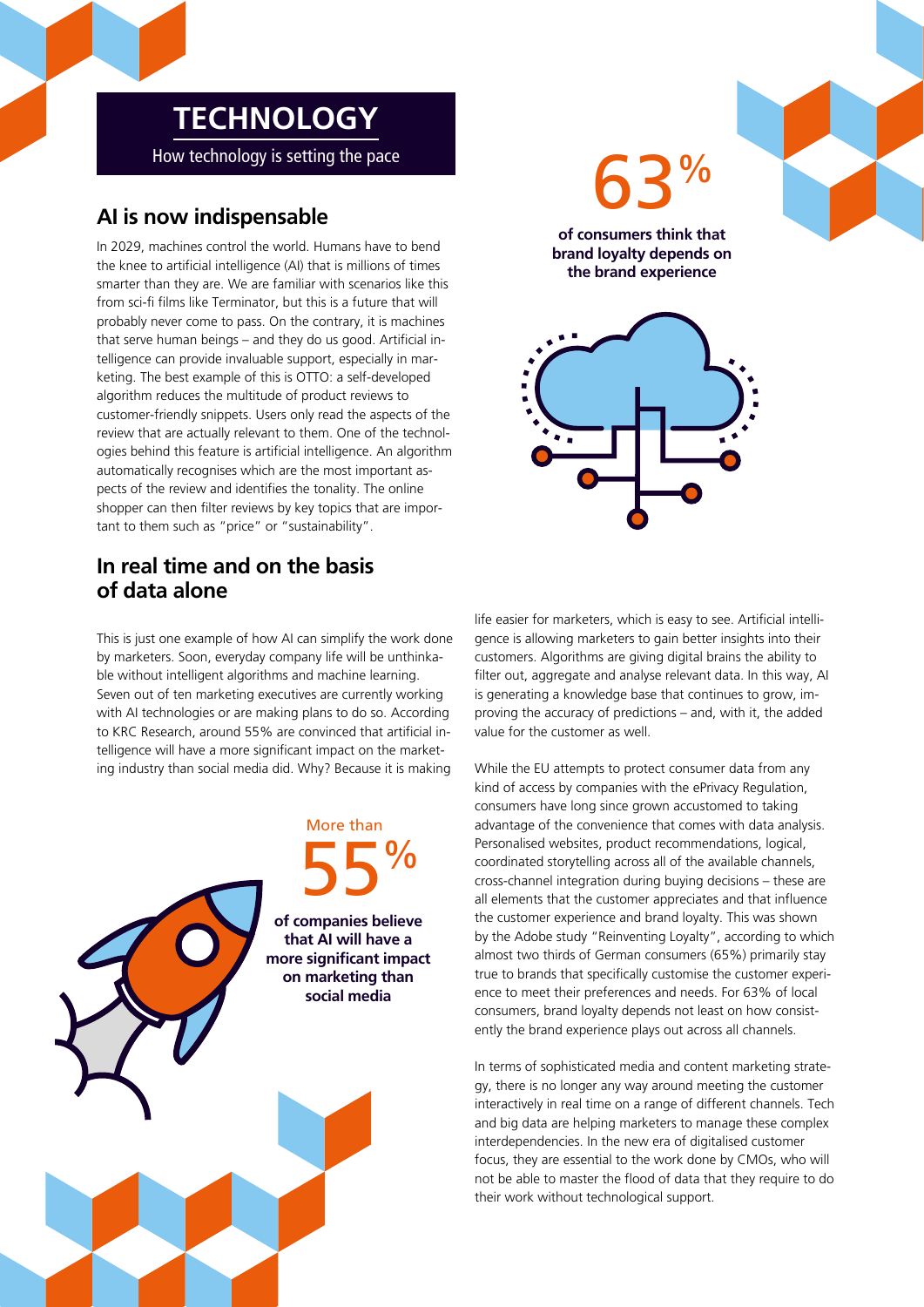# **DATA & ANALYTICS**

How CMOs are becoming controllers

## **Algorithms are becoming essential**

This is why investing in technology and tools is at the top of the agenda for advertisers. 74 % of those surveyed said algorithms were essential to media planning. Over 50% of companies, so say the results of the annual member survey carried out by the German Advertisers Association OWM, want to invest primarily in technology and data in 2018. Investing in tech & data – this also means upgrading when it comes to programmatic marketing. 59% of global digital display advertising is now being processed automatically, according to the latest Zenith forecast. The agency estimates that this figure is currently 34.5% in Germany and it is set to climb to 41% by 2019.

The trend towards programmatic advertising, as the CMOs surveyed by Ströer confirmed, will extend above all to TV and digital out-of-home advertising.

However, computers will not yet be taking over the jobs of marketing executives. Technologies and artificial intelligence help with routine and repetitive tasks; they store knowledge and connect it. For CMOs, in principle, this means nothing other than a digital employee mastermind who will give them more time to carry out the more crucial aspects of their work. This automated support will actually mean that marketers will take on even more responsibility as a result, because it will provide them with unprecedented knowledge that they will be able to use to make more informed decisions and, ultimately, to help marketing and media departments to achieve better results.

# **CMOs are the masters of data**

Algorithms will be the better media planners. Marketers will dictate strategy but, at the end of the day, machines will generate the best media plans, more accurately and more quickly than a human brain ever could. The main condition for successful marketing in the digital age will therefore be in-depth "data intelligence". This relates to the challenge of properly collecting, purchasing, aggregating and intelligently utilizing data.

> 50% **of companies want to invest in technology and data**



74%

**of OWM members believe that algorithms are essential for media planning**

But central data intelligence also means that there needs to be a rethink in the highest echelons of marketing departments and company management and that their understanding of target groups and the accompanying operationalisation need to be completely reconceptualised.

This applies in particular to EU data protection regulations. 49% of those surveyed by the OWM said that the ePrivacy Regulation was the biggest challenge they were currently facing. The new regulation makes it almost impossible to collect anonymised user data. The only ones who will benefit from the stricter new regulation are companies that already have very direct access to their users and manage their data independently. Many companies are already aware of this issue: 39% of the marketers surveyed by Ströer analyse their data themselves.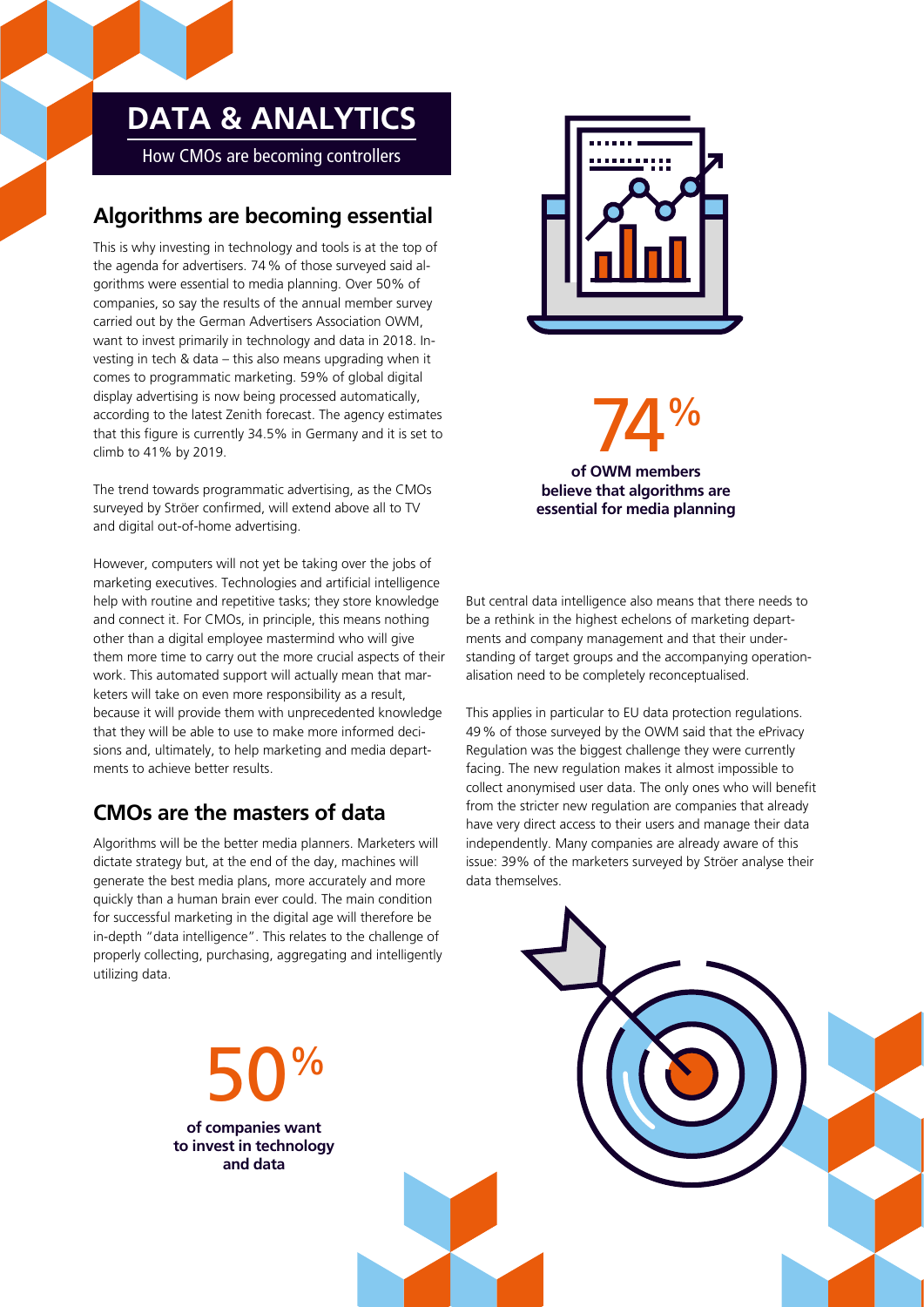# **QUALITY & TRANSPARENCY**

Why CMOs have to take the lead

#### **Quality checks remain a perennial issue**

Brand safety, proof of advertising efficiency and performance, and transparency in the media business – for years, these have been perennial issues when it comes to the challenges of marketing communications. Companies want quality controls and proof of effectiveness, the Ströer survey concludes. But they are still investing in precisely those marketers who are least willing to show their hand. It will be almost impossible to force American internet giants like Facebook, Google and Amazon – who are not bound by any German provisions relating to quality or data protection – to provide any kind of real transparency as long as marketing and media executives keep throwing advertising money into walled gardens indiscriminately.

Providing proof of efficiency across media, as envisaged in the OWM/OMG initiative, is still just an attempt to square the circle. The interests of the various media are too different and the KPIs they are based on are too diverse for there to be any serious cross-media comparison.

This means that it will be essential for companies to carry out quality controls and measure advertising efficiency themselves. The first basic prerequisite for this is creating transparency within the company itself. Speed and flexibility are crucial for effective marketing. Previous structures have often led to each department having to do its own thing. The information silos that this creates often make it impossible to disseminate data quickly, especially content, across different platforms.





What can be said of internal organisation also applies to the overall use of data, technologies and analytical tools. If the objective and the future are supposed to be about marketing as a whole being based on the collection and use of data, the logical consequence is that these processes will need to be orchestrated within the company itself. But this is not yet a reality: as the digital transformation has hurtled in, most major advertisers have been relying largely on external service providers for the increasingly complex specialist disciplines.

# **Trend towards in-house solutions**

A first counter-movement is taking shape: marketing executives are increasingly asking themselves how much they can do in-house, and how they can develop their own expertise and retain control over their data and technologies. In media purchasing at least, there is an increasing trend towards in-house solutions and programmatic bookings. 27% of OWM members are already using models like these. 20 % are in the implementation phase, while 17% are already planning it, according to a survey of OWM members. Telekom has even gone a step further: it wants to do without with the services of media agencies throughout Europe. The telecommunications company is hoping that this radical step will provide more efficiency, transparency and flexibility, allowing it to react to changes in brand and market communications in real time. Companies like Zalando and OTTO have established their own technology stacks for performance marketing and programmatic advertising.

In an age where companies are placing increasing value on collecting as much data as possible and analysing it exclusively, the outsourcing model is becoming more and more unappealing – especially in marketing. Media agencies and external technology service providers are not being made redundant, but they are increasingly providing their services as managed services, where the CMO has the lead. The marketers of the digital transformation orchestrate work between internal departments and external service providers. They are the bandleaders that get all of the other instruments in tune.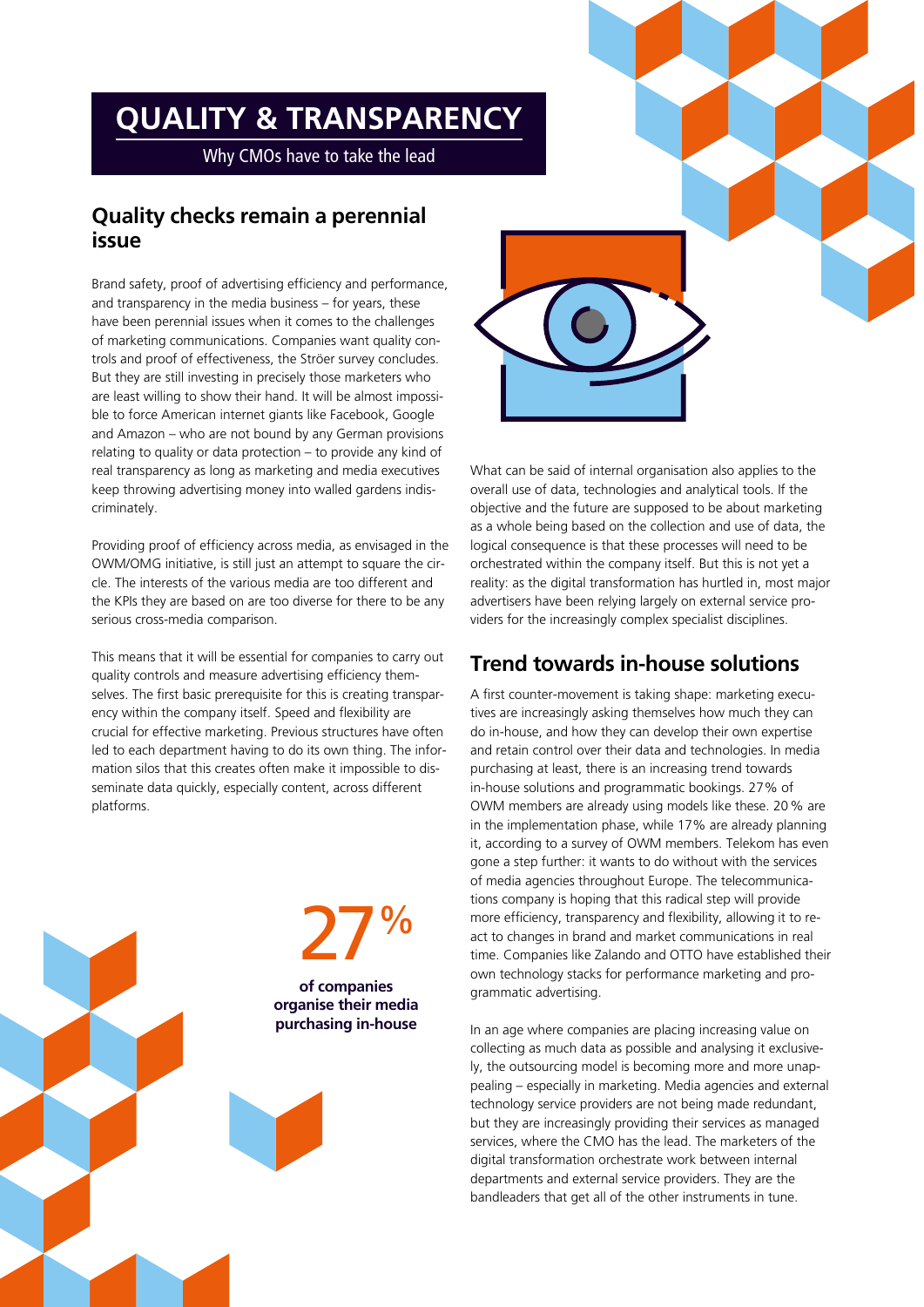# **CMO WISH LIST 2018**

What marketers want from their marketing partners



## **EXPERTISE AND CUSTOMER INSIGHTS ARE ESSENTIAL**

What inspires the marketers of today and what do they need to do their work? This is what Ströer wanted to find out from its marketing partners. In collaboration with the IFH Institute of Trade Research, the multimedia marketer surveyed 680 marketing executives from amongst its top customers to seek the answers. The results corresponded with the claims that the German Advertisers Association OWM has been repeatedly bringing to the industry's attention. At the top of the list of priorities are quality and transparency. 92% of those surveyed

wanted their marketing partners to deliver proof of effectiveness and success. Moreover, for three quarters, sound expertise in media planning was essential. This included competence in digital media as well as comprehensive expertise and insights into the customer journey: 85% called for better target-group competence. Also in demand: a contact partner for the entire media portfolio and an accompanying focus on cross-media solutions. For 75%, the latter was an important or very important aspect of working with a marketing partner.